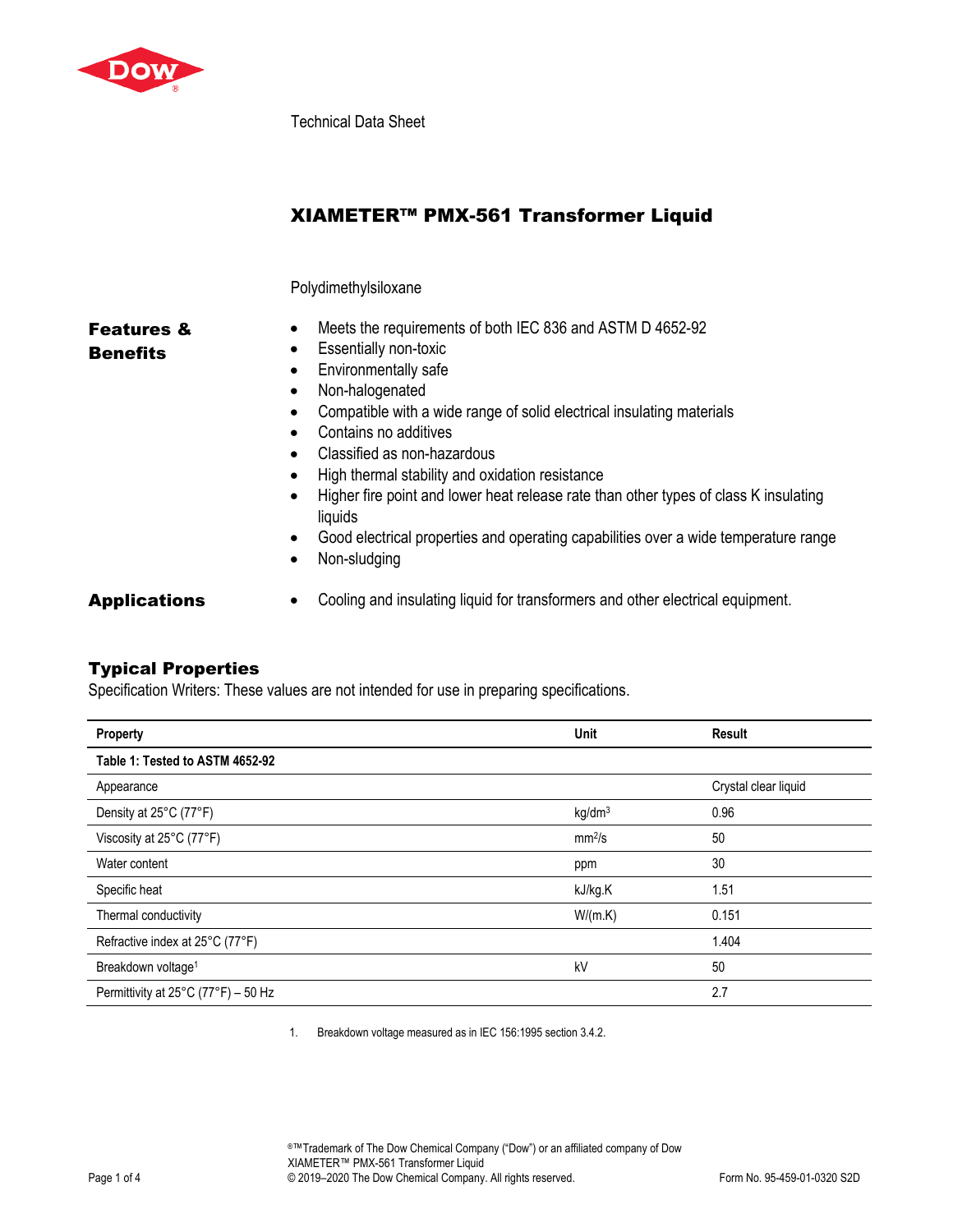## Typical Properties (Cont.)

| Property                                  | Unit               | Result               |
|-------------------------------------------|--------------------|----------------------|
| Dissipation factor at 25°C (77°F) - 50 Hz |                    | 0.0001               |
| Volume resistivity at 25°C (77°F)         | ohm.cm             | $1.0 \times 10^{14}$ |
| Flash point open cup                      | °C                 | > 300                |
|                                           | ∘⊏                 | > 572                |
| Fire point – open cup                     | °C                 | 370                  |
|                                           | $\circ \mathsf{F}$ | 698                  |

**Description** XIAMETER™ PMX-561 Transformer Liquid is a polydimethyl silicone liquid that meets the requirements of:

- International Electrotechnical Commission (IEC) 836 "specifications for silicone liquid for electrical purposes" (Silicone Type T-1).
- ASTM D 4652-92 "silicone fluids for electrical insulation".
- IEC 1100 "Classification of insulating liquids according to fire point and net calorific value" (Class K3).

XIAMETER™ PMX-561 Transformer Liquid has a fire point exceeding the requirements of these documents and is within the IEC 1100 class with lowest net calorific value (heat of combustion).

With excellent electrical insulation properties over a wide temperature range, combined with high thermal stability, XIAMETER™ PMX-561 Transformer Liquid is suitable for transformers and other electrical equipment designed to operate at high temperatures or at very low temperatures.

### Handling **Precautions**

XIAMETER™ PMX-561 Transformer Liquid is handled in the same manner, and with the same type of equipment, as other insulating liquids. Wherever possible, equipment used for handling XIAMETER™ PMX-561 Transformer Liquid should be reserved for that purposed only. Thorough cleaning of equipment is essential if changing from one insulating liquid to another.

Care must be exercised when selecting pumping equipment, and other items in which sliding movement is involved. Although perfectly satisfactory equipment is available for use with polydimethylsiloxanes, this liquid does not adequately lubricate certain pump designs. The use of improperly designed pumps may result in premature failure and metal particle contamination of the liquid.

PRODUCT SAFETY INFORMATION REQUIRED FOR SAFE USE IS NOT INCLUDED IN THIS DOCUMENT. BEFORE HANDLING, READ PRODUCT AND SAFETY DATA SHEETS AND CONTAINER LABELS FOR SAFE USE, PHYSICAL AND HEALTH HAZARD INFORMATION. THE SAFETY DATA SHEET IS AVAILABLE ON THE DOW WEBSITE AT DOW.COM, OR FROM YOUR DOW SALES APPLICATION ENGINEER, OR DISTRIBUTOR, OR BY CALLING DOW CUSTOMER SERVICE.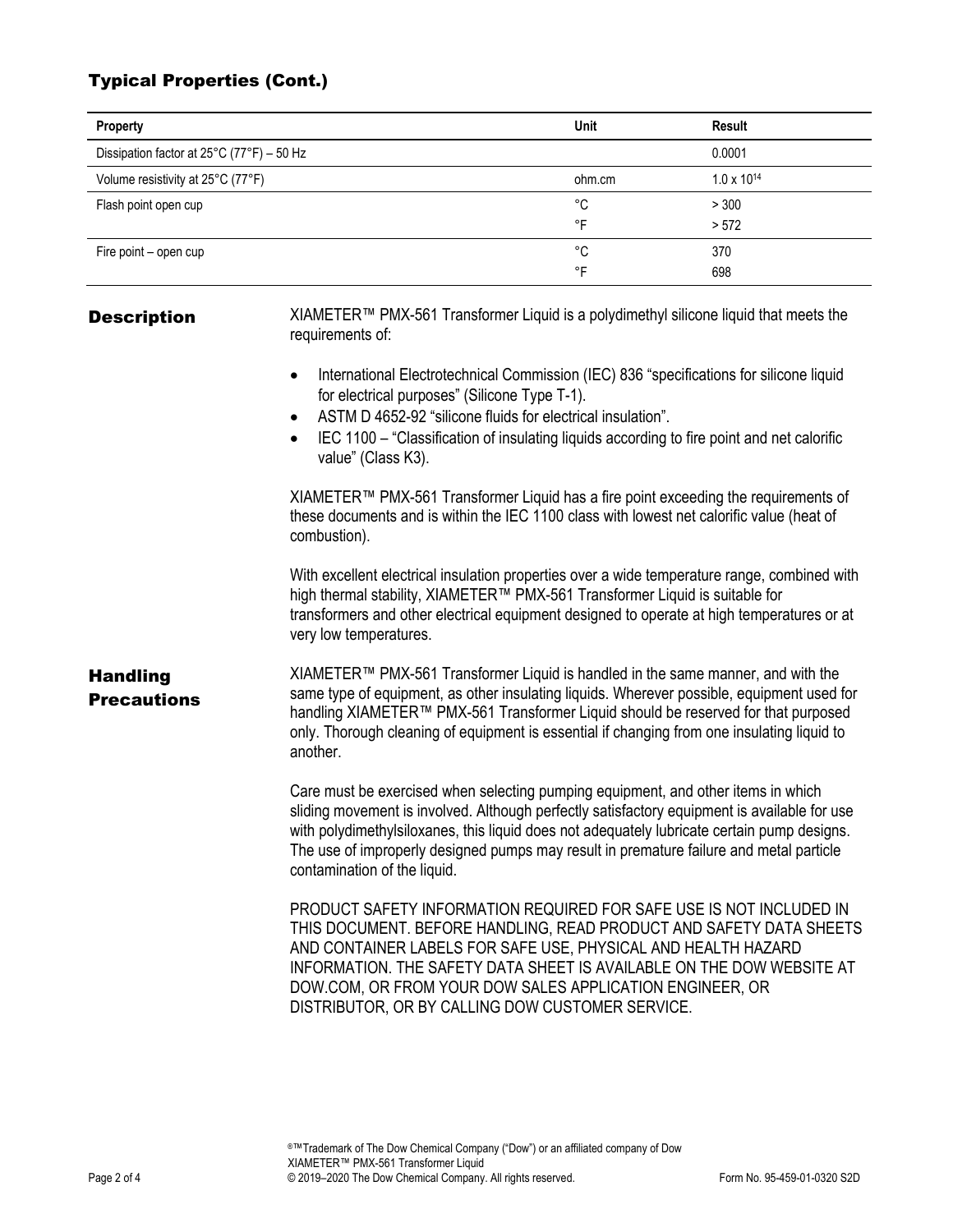| Property                                                     | Test Method <sup>1</sup> | <b>Permissible Values</b>                         | <b>Typical values for</b><br>XIAMETER™ PMX-561<br><b>Transformer Liquid</b> |
|--------------------------------------------------------------|--------------------------|---------------------------------------------------|-----------------------------------------------------------------------------|
| Physical                                                     |                          |                                                   |                                                                             |
| Color                                                        | 8                        | Max 35                                            |                                                                             |
| Appearance                                                   | 8                        | Clear, free from suspended<br>matter and sediment |                                                                             |
| Density at 20°C (68°F) (kg/dm <sup>3</sup> )                 | 9                        | 0.995 to 0.970                                    |                                                                             |
| Kinematic viscosity at 40°C (104°F) (mm <sup>2</sup> /s)     | 10                       | $40 \pm 4$                                        |                                                                             |
| Flash point (°C/°F) (closed cup)                             | 11                       | Min 240/464                                       | 260/500                                                                     |
| Fire point (°C/°F) (open cup)                                | 12                       | Min 330/626                                       | 370/698                                                                     |
| Refractive index at 20°C (68°F)                              | 13                       | $1.404 \pm 0.002$                                 |                                                                             |
| Pour point (°C/°F)                                           | 15                       | Max -50/-58                                       |                                                                             |
| <b>Chemical</b>                                              |                          |                                                   |                                                                             |
| Water content (mg/kg)                                        | 16                       | Max 50                                            | 30                                                                          |
| Neutralization value (mg KOH/g)                              | 17                       | Max 0.02                                          | 0.008                                                                       |
| <b>Electrical</b>                                            |                          |                                                   |                                                                             |
| Breakdown voltage (kV)                                       | 19                       | Min 40 <sup>2</sup>                               | 50                                                                          |
| Dielectric dissipation factor (tg) at 90°C (194°F) and 50 Hz | 20                       | Max 0.001 <sup>2</sup>                            | 0.0005                                                                      |
| Permittivity at 90°C (194°F)                                 | 20                       | $2.55 \pm 0.05^3$                                 |                                                                             |
| D.c. resistivity at 90°C (194°F) (G ohm.m)                   | 20                       | <b>Min 100</b>                                    | 1000                                                                        |

### Table 1: Test Requirements of Silicone Type T-1 in IEC 836.

1. Test methods are described in IEC 836.<br>2. For untreated liquid, as received.

2. For untreated liquid, as received.<br>3. Only needed as a specification va

Only needed as a specification value when used for capacitors.

NOTE: XIAMETER™ PMX-561 Transformer Liquid complies with all of the requirements of IEC 836 Silicone Type T-1. The above typical values EXCEED the minimum requirements of IEC 836.

| <b>Recycling or</b><br><b>Disposal</b> | Reprocessing procedures for silicone transformer fluid are described in the International<br>Electrotechnical Commission Guide IEC 944 (also available as BS 7713).                                                                                                                                                               |  |  |
|----------------------------------------|-----------------------------------------------------------------------------------------------------------------------------------------------------------------------------------------------------------------------------------------------------------------------------------------------------------------------------------|--|--|
|                                        | Fuel blending is another form of recycling where the "spent" fluid is mixed with compatible<br>solvents or other fuels and used as a feedstock in industrial furnaces such as cement kilns.<br>The silicone fluid will be thermally converted to energy and to a silica residue with may be<br>incorporated into the end product. |  |  |
|                                        | Incineration is a viable alternative for direct disposal. Landfilling is not recommended.                                                                                                                                                                                                                                         |  |  |
| Usable Life and<br><b>Storage</b>      | This product should be stored in airtight containers to protect it from moisture and<br>contamination.                                                                                                                                                                                                                            |  |  |
|                                        | When stored at or below 60°C (140°F) in the original unopened containers, this product has<br>a usable life of 36 months from the date of production.                                                                                                                                                                             |  |  |